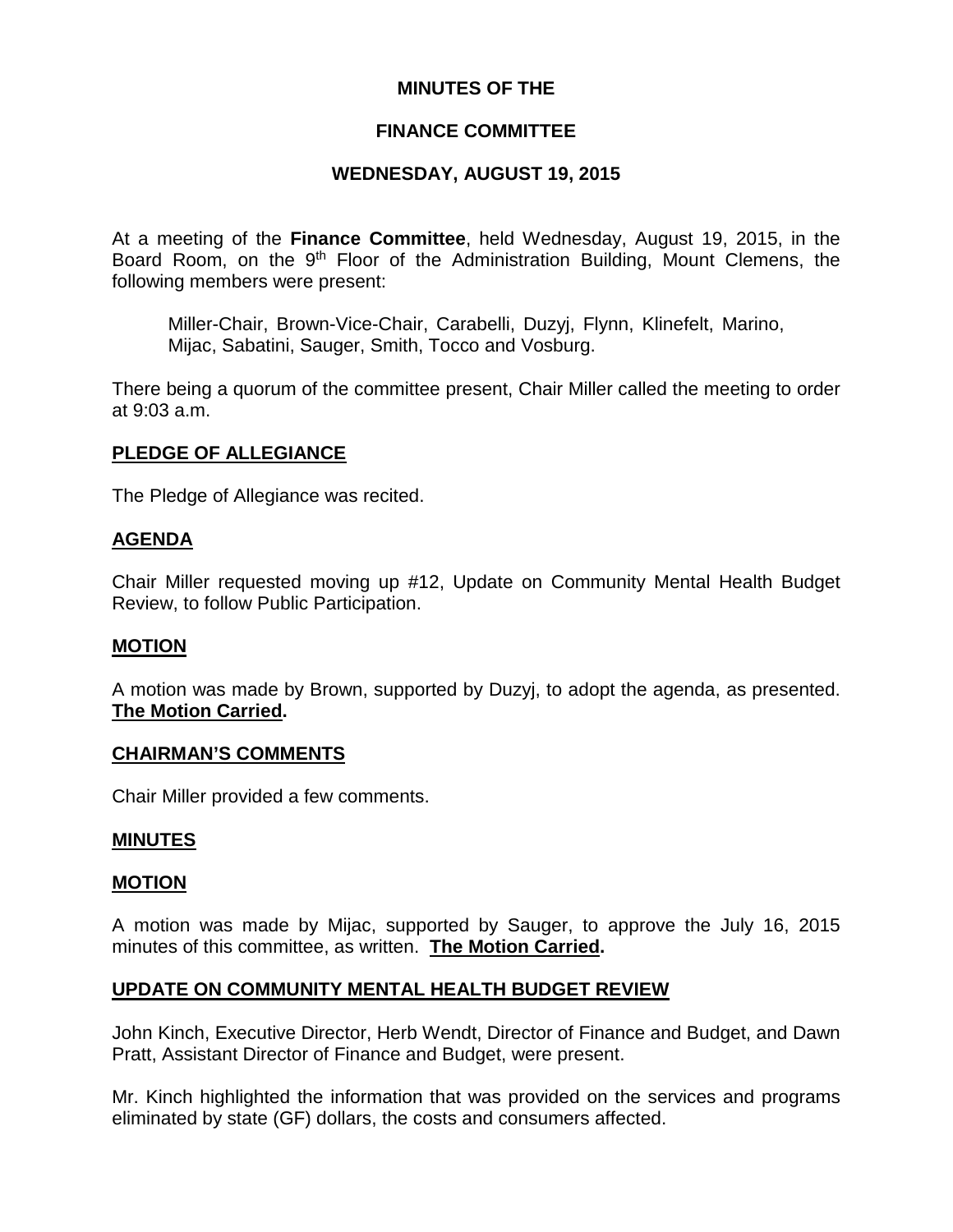The following commissioners spoke: Miller, Carabelli, Vosburg, Sauger, Flynn, Tocco, Duzyj and Klinefelt.

# **MOTION**

A motion was made by Tocco, supported by Flynn, to receive and file the update on the Community Mental Health budget review. **The Motion Carried.**

## **RECOMMENDATION FROM 8-17-15 HEALTH & HUMAN SERVICES COMMITTEE MEETING**

## **Budget Amendment/Martha T. Berry**

### **COMMITTEE RECOMMENDATION – MOTION**

A motion was made by Duzyj, supported by Sauger, to recommend that the Board of Commissioners approve an amendment to the 2015 adopted budget to reflect organizational and budgetary changes at Martha T. Berry (MTB) Medical Care Facility; amendment should reflect a decrease of 100 percent of Internal Services charges (Indirect Cost Allocations) equal to \$791,586; the 2015 adopted budget amount of \$791,586 should be realized in an increase of contract services and/or wages; administrative services that MTB once purchased from the general county are currently provided solely by MTB and/or its contractors (i.e. Human Resources, Finance, Information Technology, telephone service, legal services); further, this budget action addresses budgetary issues only. It does not constitute the Commission's approval of any County contract. If a contract requires Commission approval under the County's Contracting Policy or the County's Procurement Ordinance, such approval must be sought separately; further, a copy of this Board of Commissioners' action is directed to be delivered forthwith to the Office of the County Executive. **THE MOTION CARRIED.**

### **RECOMMENDATION FROM 8-18-15 INFRASTRUCTURE/ECONOMIC DEVELOPMENT COMMITTEE MEETING**

## **Cost Share Agreement with Sterling Heights/Department of Roads**

## **COMMITTEE RECOMMENDATION – MOTION**

A motion was made by Smith, supported by Marino, to recommend that the Board of Commissioners approve the contract between the Department of Roads and the City of Sterling Heights outlining the scope of work and cost sharing for concrete pavement repairs on Schoenherr Road from north of 14 Mile Road to south of Moravian; further, a copy of this Board of Commissioners' action is directed to be delivered forthwith to the Office of the County Executive. **THE MOTION CARRIED.**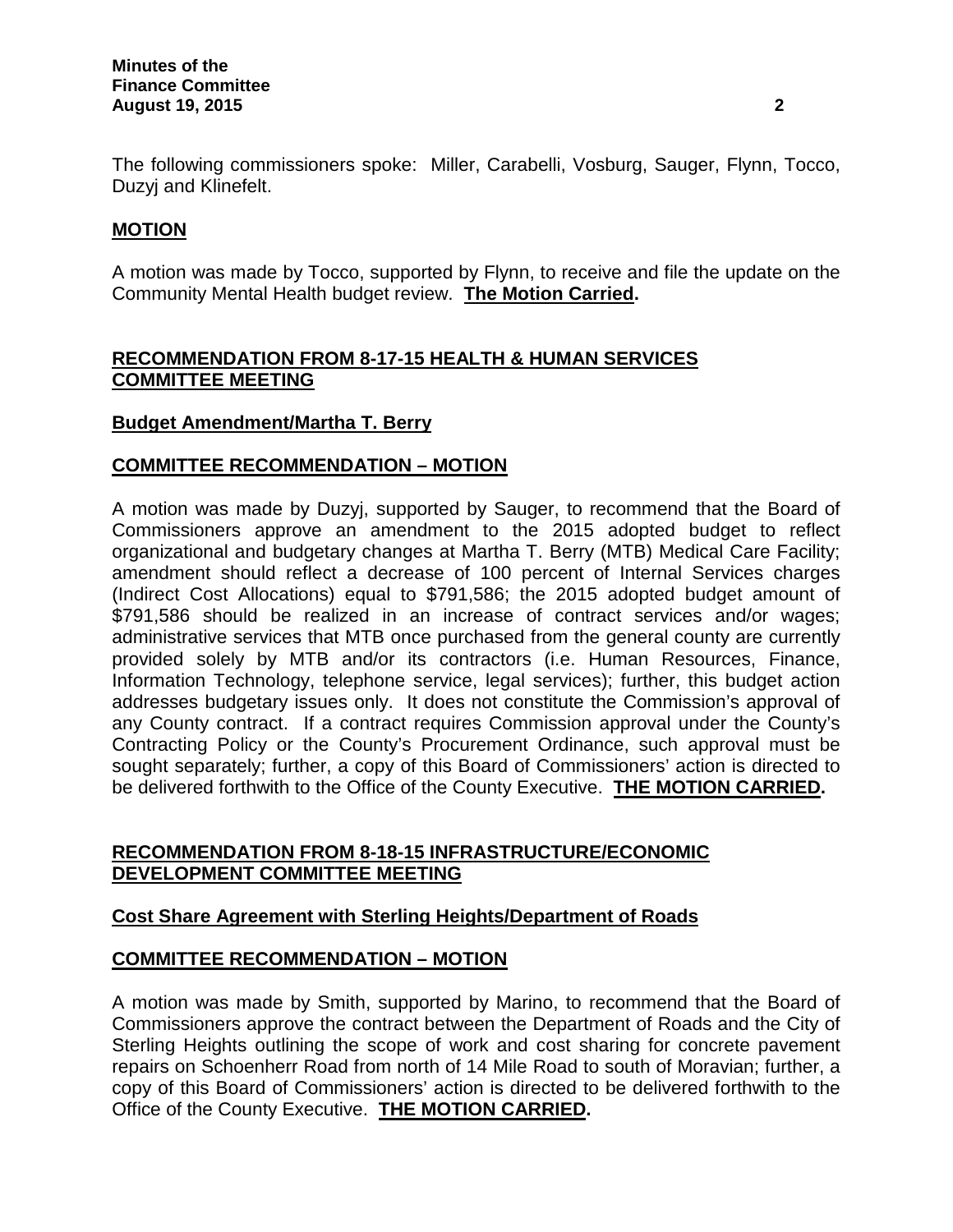# **ADOPTION OF RESOLUTION**

### **Supporting Michigan House Bill No. 4763 to Create the Position of State Poet Laureate Within the Department of Education (offered by Board Chair on behalf of Board)**

### **COMMITTEE RECOMMENDATION – MOTION**

A motion was made by Flynn, supported by Tocco, to recommend that the Board of Commissioners adopt a resolution supporting Michigan House Bill No. 4763 to create the position of State Poet Laureate within the Department of Education. **THE MOTION CARRIED.**

### **CORRESPONDENCE**

#### **MOTION**

A motion was made by Marino, supported by Carabelli, to receive and file the following correspondence: a list of agencies that provide placements for Macomb County children, submitted by Michael Patterson, DHS, and Circuit Court's response to followup questions from the 08-05-15 Justice and Public Safety Committee meeting regarding 2016 Recommended Budget. **The Motion Carried.**

#### **QUARTERLY REVENUE AND EXPENDITURE REPORTS FOR JUNE 30, 2015**

Finance Director Steve Smigiel overviewed the reports.

#### **MOTION**

A motion was made by Carabelli, supported by Mijac, to receive and file the quarterly revenue and expenditure reports for June 30, 2015. **The Motion Carried.**

#### **BUDGET FORECAST UPDATE**

Finance Director Steve Smigiel summarized the information that was distributed regarding the budget forecast update: a review of the July  $14<sup>th</sup>$  presentation, consideration of alternative assumptions, the effect of alternative assumptions on the General Fund, the impact of adding additional positions, the impact of the Delinquent Tax Revolving Fund and bond rating implications.

The following commissioners spoke: Carabelli, Klinefelt, Sabatini, Miller, Sabatini, Smith and Marino.

### **MOTION**

A motion was made by Carabelli, supported by Brown, to receive and file the information provided on the budget forecast update. **The Motion Carried.**